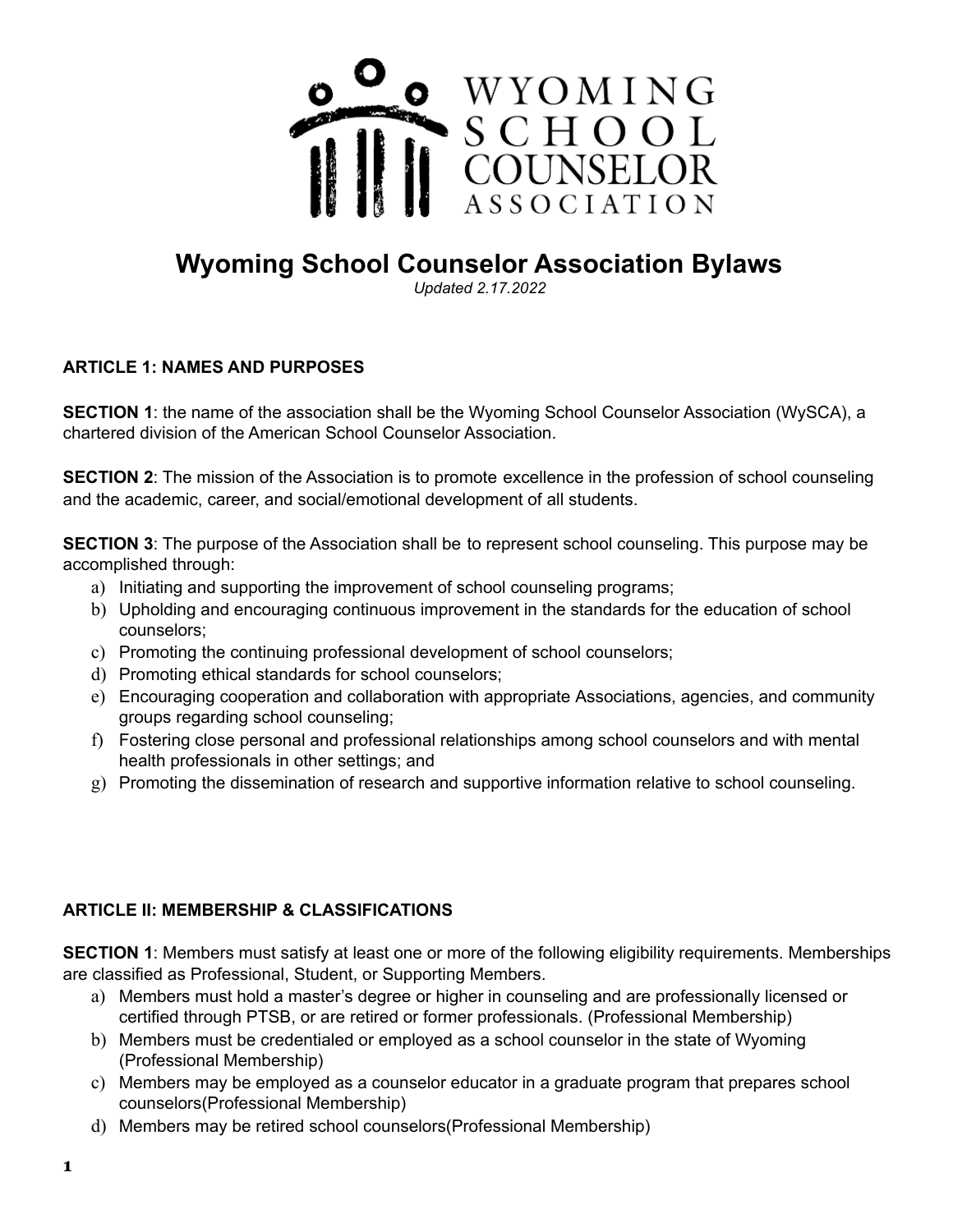

- e) Members may be students in a graduate program preparing them for the school counseling field (Student Membership)
- f) Members may be individuals who subscribe to the purposes and ideals of the Association and who wish to support its goals, but are not eligible for any other type of membership. (Supporting Membership)-

**SECTION 2:** Any member who also holds professional or student membership in the American School Counselor Association shall be eligible to hold a voting board position in the Association.

**SECTION 3**: The annual membership dues shall be an amount determined by a majority of those members present at the Association's annual business meeting. The membership year shall extend one calendar year from the date a member joins or from the earliest renewal date within the current calendar year. A member shall be dropped from membership at such a time as they fail to pay the annual WySCA membership dues.

**SECTION 4**: Adherence to the American School Counselor Association's Ethical Standards for School Counselors shall be a condition of membership. Members may be disciplined or expelled from membership for violation of ASCA's Ethical Standards for School Counselors.

**SECTION 5:** The Association does not knowingly engage in or support activities which discriminate on the basis of race, color, sex, gender, religion, national origin, sexual orientation, age, disability, marital status, or economic status; nor shall any organization which does so discriminate be affiliated with the Association.

#### **ARTICLE III: MEETINGS**

**SECTION 1:** The board shall meet at a minimum of once quarterly, with the intention of meeting monthly. Such meetings may be held in person or via telephone conference call or other electronic medium in which all individuals can hear one another.

**SECTION 2**: A minimum of one business meeting shall be held annually at the Wyoming School Counselor Association's conference. In the event there is no conference, the board shall determine the time and the place of the meeting.

**SECTION 3**: Those members present and voting at the annual business meeting shall constitute a quorum for the transaction of business.

**SECTION 4**: The purpose of the annual business meeting shall be to define the policies of the Association by adoption and/or amendment of the Bylaws, policies, or resolutions; to adopt the annual Association budget; to elect officers and level representatives and to handle other matters as needed or specified in these Bylaws.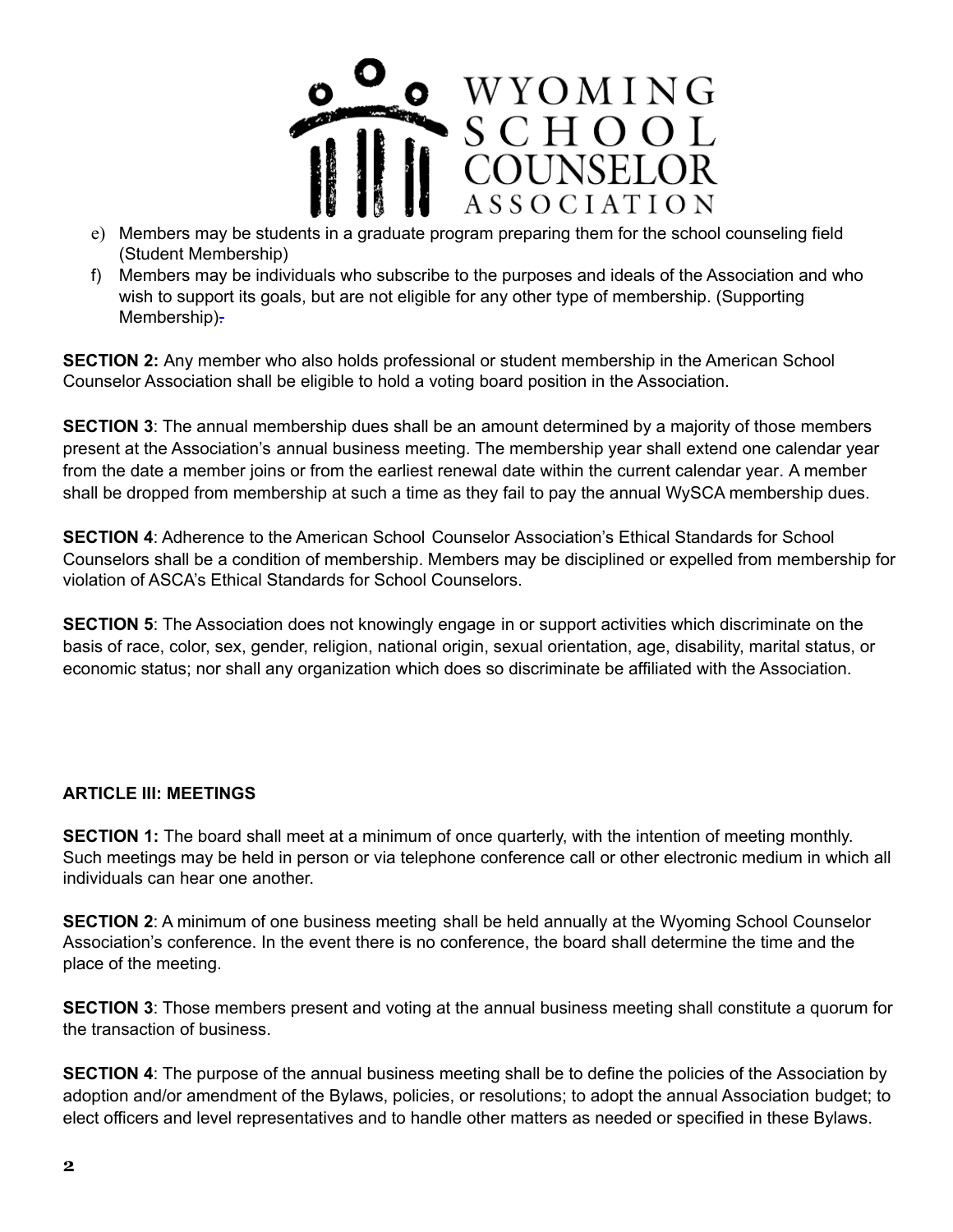

# **ARTICLE IV: WYSCA OFFICERS & BOARD**

# **SECTION 1: The board consists of the following defined subgroups:**

a.) Officers- Presidential Track including Past President, President, President Elect and President Elect-Elect

b. ) Six Grade- Level Representatives- represent subgroups of school counselors by level

c.) Executive Committee- Voting board members that consist of the Officers and Grade-Level **Representatives** 

d. ) WySCA Board- Officers, Grade Level Representatives, Secretary, Treasurer, Membership Chair and other appointed positions as needed

**SECTION 2:** The officers of WySCA shall be a President, a President-Elect, a President-Elect-Elect and the immediate Past President. The term of each office shall be one year and shall run from July 1 through June 30. All officers shall be professional WySCA members and members in good standing of the American School Counselor Association. Individuals serving as WySCA President-Elect-Elect, President-Elect, President or Past-President may not also be serving a current term as an elected officer of any other association which may compromise their fiduciary responsibility to the Wyoming School Counselor Association.

**SECTION 3:** The President shall be chief executive officer of the Association and Chair of the WySCA Executive Committee; shall appoint, with the approval of the Executive Committee, all members to committees unless otherwise specified in these Bylaws; shall hold ex-officio membership on all such committees; and shall perform such additional duties as provided in these Bylaws or as directed by the membership at the annual business meeting. This is a voting position and a part of the Executive Committee.

**SECTION 4**: The President-Elect shall act in place of the President at all meetings which the President is unable to attend; shall assist the President as needed; shall support the Treasurer in the preparation of the annual budget for presentation and approval at the annual business meeting of the Association; shall perform such additional duties as provided in these Bylaws or as directed by the President; and shall assume the Presidency upon completion of their term as President-Elect. The President-Elect shall also assume the Presidency in case of a vacancy in the office of President. This is a voting position and a part of the Executive Committee.

**SECTION 5**: The President-Elect-Elect shall act in the place of the President-Elect at all meetings which the President-Elect is unable to attend; shall assist the President or President-Elect as needed; shall perform such additional duties as provided in these Bylaws or as directed by the President or President-Elect; and shall assume the position of the President-Elect upon completion of their term as President-Elect-Elect. The President-Elect-Elect shall also assume the role of President-Elect in case of a vacancy in the office of President-Elect. This is a voting position and a part of the Executive Committee.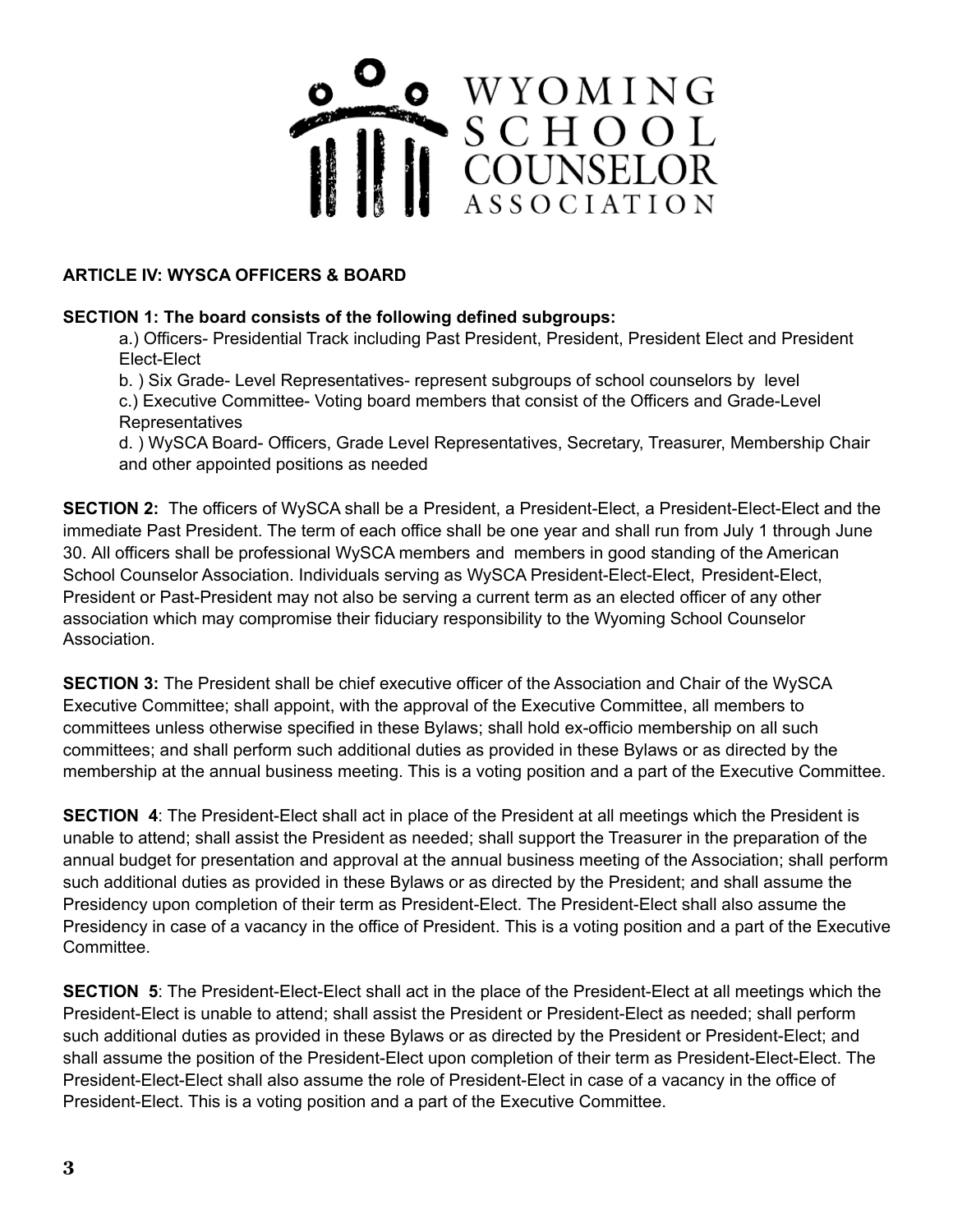

**SECTION 6**: Upon completion of the term of office, the President shall serve as Past President for one year. The Past President shall serve as Co-Chair of the Nominating Committee in conjunction with the Membership Chair and shall perform such additional duties as provided in these Bylaws or as directed by the President. If the Past President is unavailable to serve as the Co-Chair of the Nominating Committee, the President may appoint another member to serve in their place. This is a voting position and a part of the Executive Committee.

**SECTION 7**: Six Level Representatives shall be elected from among the membership of the Association. The levels shall be Elementary, Middle/Junior High, High School, K-12, Post-Secondary and a Graduate Level Student. The term of these Representatives shall be one year with the option to serve consecutive terms. Executive Committee members may choose from among the membership, individuals to serve as Secretary and Treasurer of the Association. These are voting positions and a part of the Executive Committee.

**SECTION 8**: The Secretary shall record the official minutes of all Association meetings and shall perform such additional duties as provided in these Bylaws or as directed by the President. The Secretary shall serve a one year term and may serve consecutive terms. In the absence of a Secretary, the President may delegate the duties of Secretary to other members of the Executive Committee.

**SECTION 9**: The Treasurer shall oversee all financial and membership records of the Association in conjunction with the Membership Chair and the Association's hired bookkeeper; shall assure the receipt and expenditure of funds in accordance with the budget approved at the annual business meeting; shall communicate the financial activities of the Association to the membership at the annual business meeting; shall work closely with the American School Counselor Association Treasurer ; and shall perform such additional duties as provided in these Bylaws or as directed by the President. The Treasurer shall serve a one year term and may serve consecutive terms.

**SECTION 10:** The Membership Chair is appointed by the President with approval of the Executive Committee members. The Membership Chair shall maintain an updated list of current school counselors; maintain the membership database; and shall perform such additional duties as provided in these Bylaws or as directed by the President. The Membership Chair shall serve a one year term and may serve consecutive terms.

**SECTION 11**: Any monies raised by the Association belong to the Association and shall not be "at risk" or subject to forfeiture under any circumstances.

**SECTION 12:** The WySCA Executive Committee shall consist of the four elected officers and six level representatives. Additional board members may be appointed by the President with the approval of the Executive Committee and will be ex-officio members of the Executive Committee with no voting privileges. The Executive Committee shall have responsibility for the formulation and recommendation of policies to the annual business meeting; shall carry on the business of the Association between annual business meetings; and shall be responsible for overseeing all aspects of the financial management of the Association. This Committee shall be authorized to make any decisions which are consistent with the policies and Bylaws of the Association. The Executive Committee shall meet at least twice per year.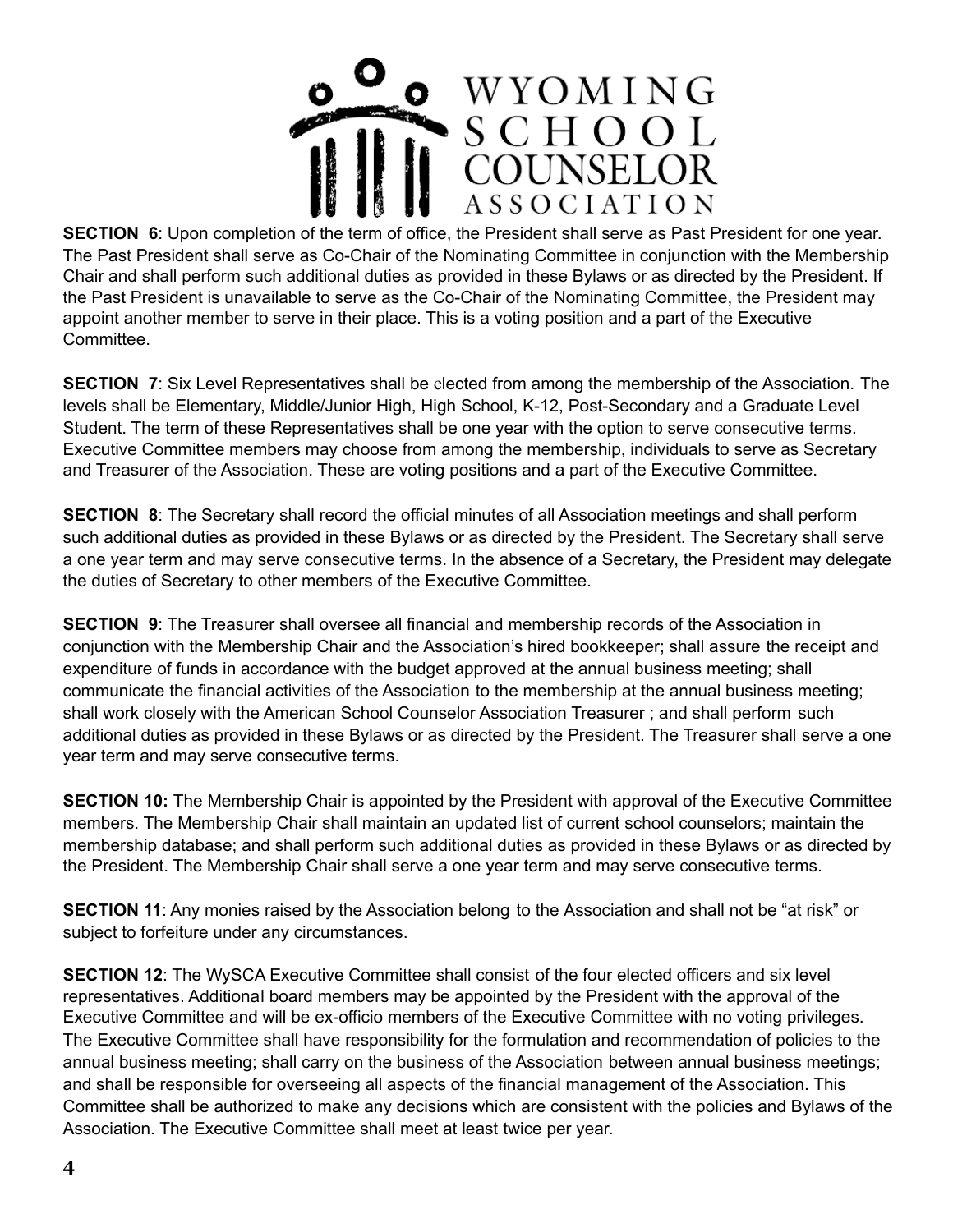

# **Section 13**: **Nominations & Elections**

Nominations for available elected positions of the Executive Committee will be solicited from any Wyoming School Counselor. The slate and candidate information will be distributed to the WySCA membership prior to the election. Voting for candidates will be held annually or as needed.

#### **SECTION 13.1 : Election of Executive Committee**

Election of Executive Committee members by vote of the Association members will be conducted annually by any form of ballot approved by the WySCA board. The candidate for an office receiving the greatest number of votes will be declared elected to that office and will be announced publicly.

#### **SECTION 14: Compensation**

Executive Committee members will serve without compensation for their services. An Executive Committee member or designee may receive reimbursement for actual and reasonable expenses incurred in performing their duties upon the approval of the Executive Officers.

# **SECTION 14.1: Compensation**

Executive Committee members shall not benefit financially or materially from their service on the Committee, in accordance with ASCA policies and procedures that address Governance and Conflicts of Interest.

**SECTION 15:** All Association delegates to regional or national functions shall be members in good standing of the Wyoming School Counselor Association and the American School Counselor Association.

# **ARTICLE V: AMERICAN SCHOOL COUNSELOR ASSOCIATION**

**SECTION 1**: The Wyoming School Counselor Association shall meet the minimum requirements for affiliation as set forth in the American School Counselor Association Bylaws.

**SECTION 2:** The WySCA Executive Committee is empowered to appoint delegate(s) to the ASCA Delegate Assembly or to other regional conferences. Such delegates(s) should include the President and additional delegate(s), as authorized, and/or such alternate(s) as may be suitable or necessary, as long as such delegate(s) match the criteria set forth by WySCA and ASCA.

**SECTION 3:** The Association's delegate(s) to the ASCA Delegate Assembly or to the regional conferences are empowered to take action for the Association, not otherwise specifically authorized, if it is not in conflict with the interests or policies of the Association.

**SECTION 4**: Contributions towards the necessary expenses of delegate(s) may be made from the general treasury only with the approval of the Executive Committee or with the approval of the majority of the Association as represented in the annual business meeting.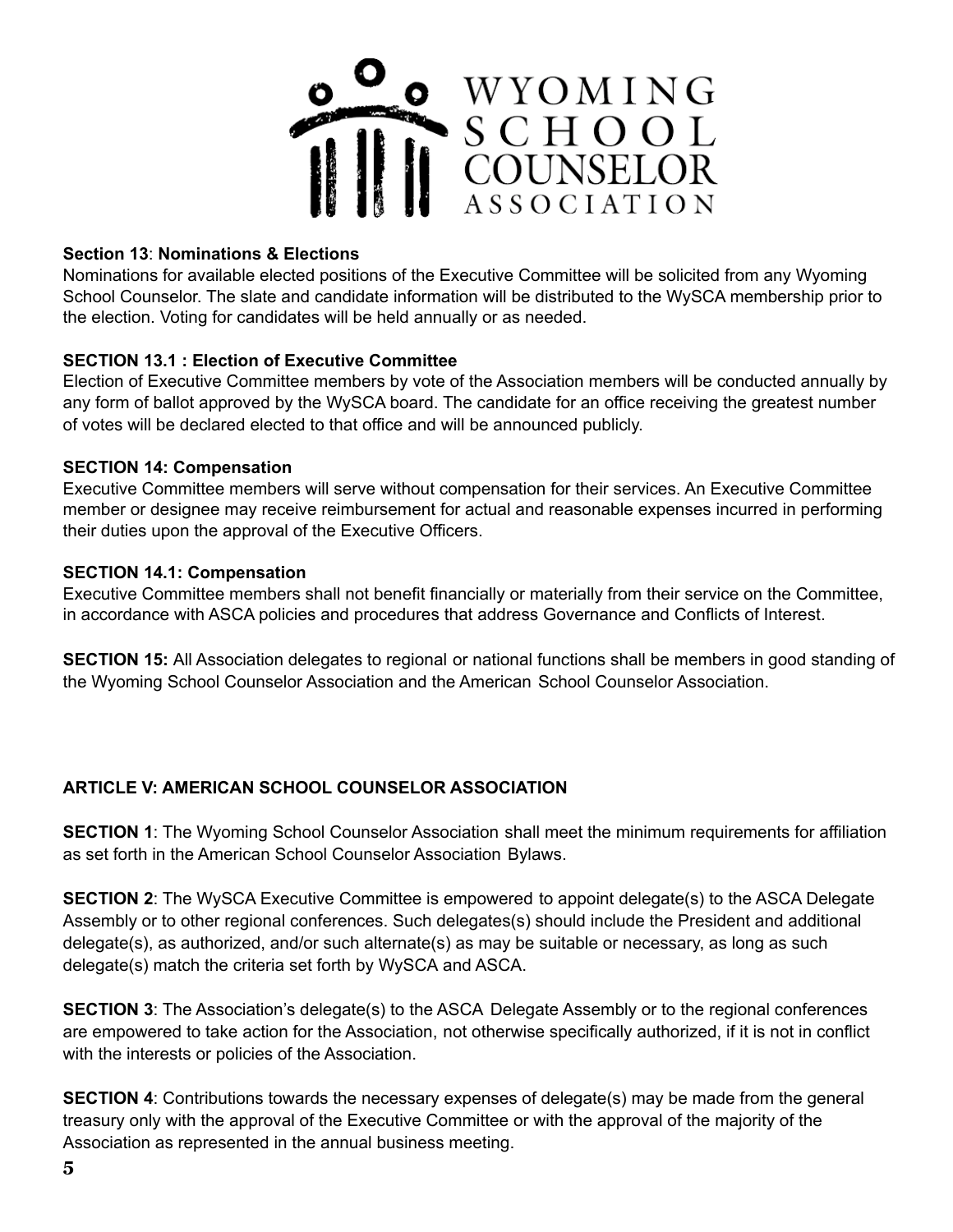

# **ARTICLE VI: DISSOLUTION**

**SECTION 1**: In the event the Association should be dissolved, none of its property shall be distributed to any of the members. Instead, all of its property shall be transferred to such organizations(s) as the Executive Committee shall determine to have purposes and activities most nearly consonant with those of the Association provided, however, that such organization(s) shall be exempt under Section 501(c)(3) of the Internal Revenue Code or corresponding provisions of the Internal Revenue Laws.

# **ARTICLE VII: RULES OF ORDER**

**SECTION 1:** Robert's Rules of Order, Revised, shall govern the proceedings of the Association, except where otherwise specified in these Bylaws.

#### **Article VIII: INDEMNIFICATION OF OFFICERS:**

#### **SECTION 1: General**

The Association will to the fullest extent permitted by law indemnify any person who is or was an Officer of the Association or a member of the Executive Committee against any and all liability incurred by such person in connection with any claim, action, suit, or proceeding or any threatened claim, action, suit, or proceeding, whether civil, criminal, administrative, or investigative, by reason of the fact that such person is or was an Officer of the Association or an Executive Committee member, if such person acted in good faith and in a manner such person reasonably believed to be in or not opposed to the best interest of the Association, and with respect to any criminal proceeding such person had no reasonable cause to believe the conduct was unlawful. Liability and expenses include reasonable attorneys' fees, judgments, fines, costs, and amounts actually paid in settlement. The termination of any action, suit, or proceeding by judgment, order, settlement, conviction, or upon a plea of nolo contendere or its equivalent, will not of itself create a presumption that such person did not act in good faith and in a manner which such person reasonably believed to be in or not opposed to the best interests of the Association, and, with respect to any criminal proceeding, had reasonable cause to believe that such conduct was unlawful. The foregoing right of indemnification is in addition to and not exclusive of any and all other rights to which any such Officer or Committee member may be entitled under any statute, bylaw, agreement, or otherwise.

#### **SECTION 2: Actions by or in the Right of the Association**

In connection with any proceeding brought by or in the right of the Association, the Association may not indemnify any person who is or was an Officer of the Association or an Executive Committee member if such person has been adjudged by a court of law to be liable to the Association, unless the court in which the action or suit was brought determines upon application that, despite the adjudication of liability, in view of all of the circumstances of the case such person is fairly and reasonably entitled to indemnity.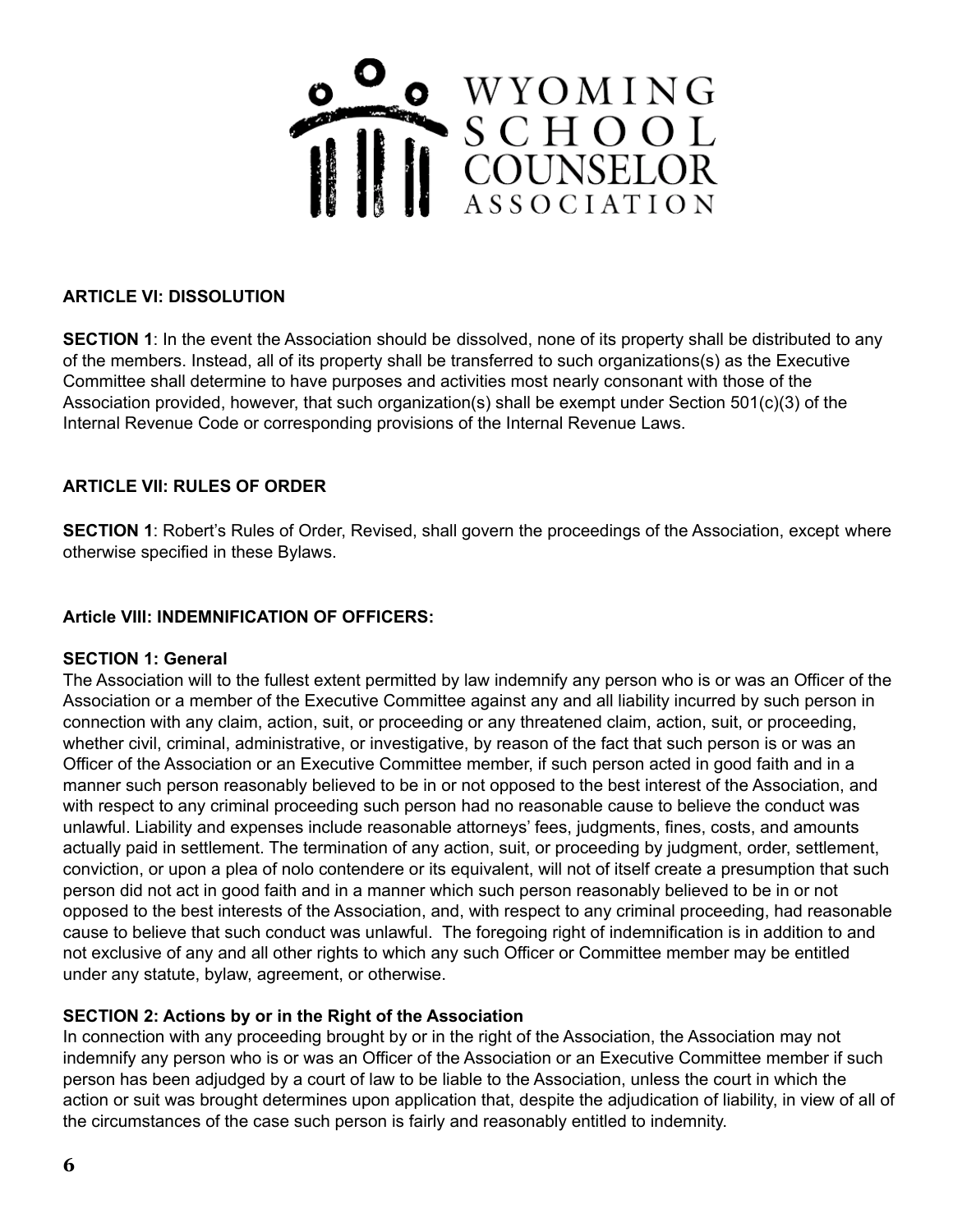

# **SECTION 3: Self-Interested Transactions**

The Association may not indemnify any person who is or was an Officer of the Association or an Executive Committee member in connection with any proceeding charging improper personal benefit to such person in which such person has been adjudged liable on the basis that personal benefit was improperly received by such person, unless the court in which the action or suit was brought determines upon application that, despite the adjudication of liability, in view of all circumstances of the case such person is fairly and reasonably entitled to indemnity.

# **SECTION 4: Determination of the Propriety of Indemnification**

The determination that indemnification is proper must be made by the majority vote of a quorum of the Executive Committee consisting of the Executive Committee members who were not parties to the proceeding or, if such a quorum cannot be obtained, by the majority vote of a committee, duly designated by the Executive Officers, consisting of at least two Executive Committee members who were not parties to the proceeding. If there are not two Executive Committee members who were not parties to the proceeding, the full Executive Committee must select special legal counsel to determine whether indemnification is proper.

# **SECTION 5: Evaluation of Expenses**

An evaluation as to the reasonableness of expenses must be made by the majority vote of a quorum of the Executive Committee consisting of Executive Committee members who were not parties to the proceeding or, if such a quorum cannot be obtained, by the majority vote of a committee, duly designated by the Executive Committee, consisting of at least two Executive Committee members who were not parties to the proceeding. If there are not two Executive Committee members who were not parties to the proceeding, the full Executive Committee, who were not parties to the proceeding, will evaluate the reasonableness of expenses.

#### **SECTION 6: Notice to the Attorney General**

An Officer of the Association or Executive Committee member may not be indemnified by the Association until 20 days after the effective date of written notice to the Wyoming Attorney General of the proposed indemnification.

#### **SECTION 7: Advance of Expenses**

Expenses incurred with respect to any claim, action, suit, or other proceeding of the character described in this article may be advanced by the Association prior to the final disposition of such proceeding if (a) Officer of the Association or Executive Committee member provides written affirmation to the Association of such person's good faith belief that such person satisfies the criteria for indemnification, and (b) the Officer or Executive Committee member gives the Association a written undertaking to repay the advance amount if it is ultimately determined that the Officer or Executive Committee is not entitled to indemnification under this article. The undertaking will be a general obligation of the Officer or Executive Committee member, but need not be secured and may be accepted by the Executive Committee without reference to the Officer's or Executive Committee member's financial ability to make repayment.